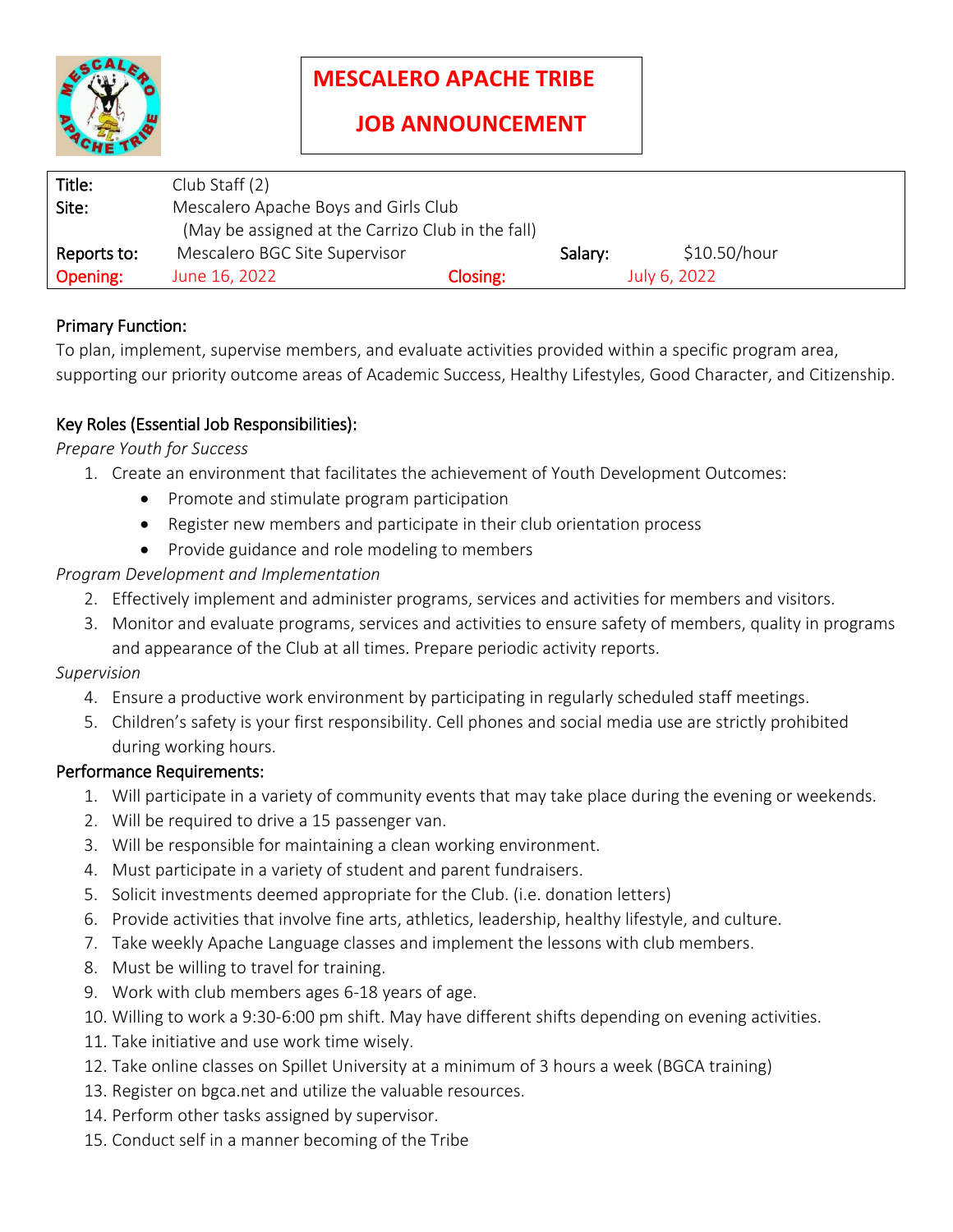#### Minimum Qualifications:

- Preferred High School diploma or GED
- Experience in working with children.
- Knowledge of youth development
- Ability to motivate youth and manage behavior
- Ability to deal with general public in a professional manner
- Ability to plan and implement quality programs for youth
- Ability to organize and supervise members in a safe environment
- Mandatory CPR and First Aid Certifications (can be done on the job)
- Valid New Mexico Driver's License
- Must pass all necessary background checks

# PHYSICAL, PYSCHOLOGICAL, AND ERGONOMIC REQUIREMENTS

- Successful job performance can occur with consistent job application of knowledge, teamwork, and use of good judgement, common sense, and ability to carry out and establish priorities, effective interpersonal skills with Club members, fellow staff, parents, and community members.
- This job cannot be carried out without some exposure to stress which may include lack of participation of Club members, overly active youth, children not wanting to follow directions, parent complaints.
- Essential functions are carried out in a variety of positions including standing and sitting. To meet Club member's needs, virtually all positions require the ability to move freely through the building. Stooping, bending, lifting and carrying as well as other physical demands may be required as described in the Essential Physical Demands of this position.

#### ESSENTIAL PHYSICAL DEMANDS OF THE POSITION

- Mobility: Ability to move freely in all directions
- Lifting: Able to lift 50 lbs.
- Climbing/Balancing: May be required to do with children on playground, physical activities, etc.
- Stooping & Bending: Will be done while playing with children
- Standing/Sitting: 75% Standing 25% Sitting
- Reaching: Grab supplies, activity such as basketball or volleyball
- Hearing: Able to hear verbal communication
- Speaking: Able to effectively communicate with parents, children, and co-workers
- Vision: Adequate vision to read and recognize club members

#### ESSENTIAL ENVIRONMENTAL DEMANDS OF THE POSITION

- Inside/Outside: Inside 50% Outside 50% (depending on weather)
- Cold/Heat: May be instances where outdoor activities are in hot or cold weather
- Wet/Humidity: N/A
- Noise/Vibrations: Children playing, echoes of building, phone calls
- Dry/Dust: N/A
- Fumes/Odors/Chemicals: Cleaning supplies, various types of foods
- Other Environmental Hazards: Outdoor hazards such as branches, rocks, etc.

#### Tribal Preference